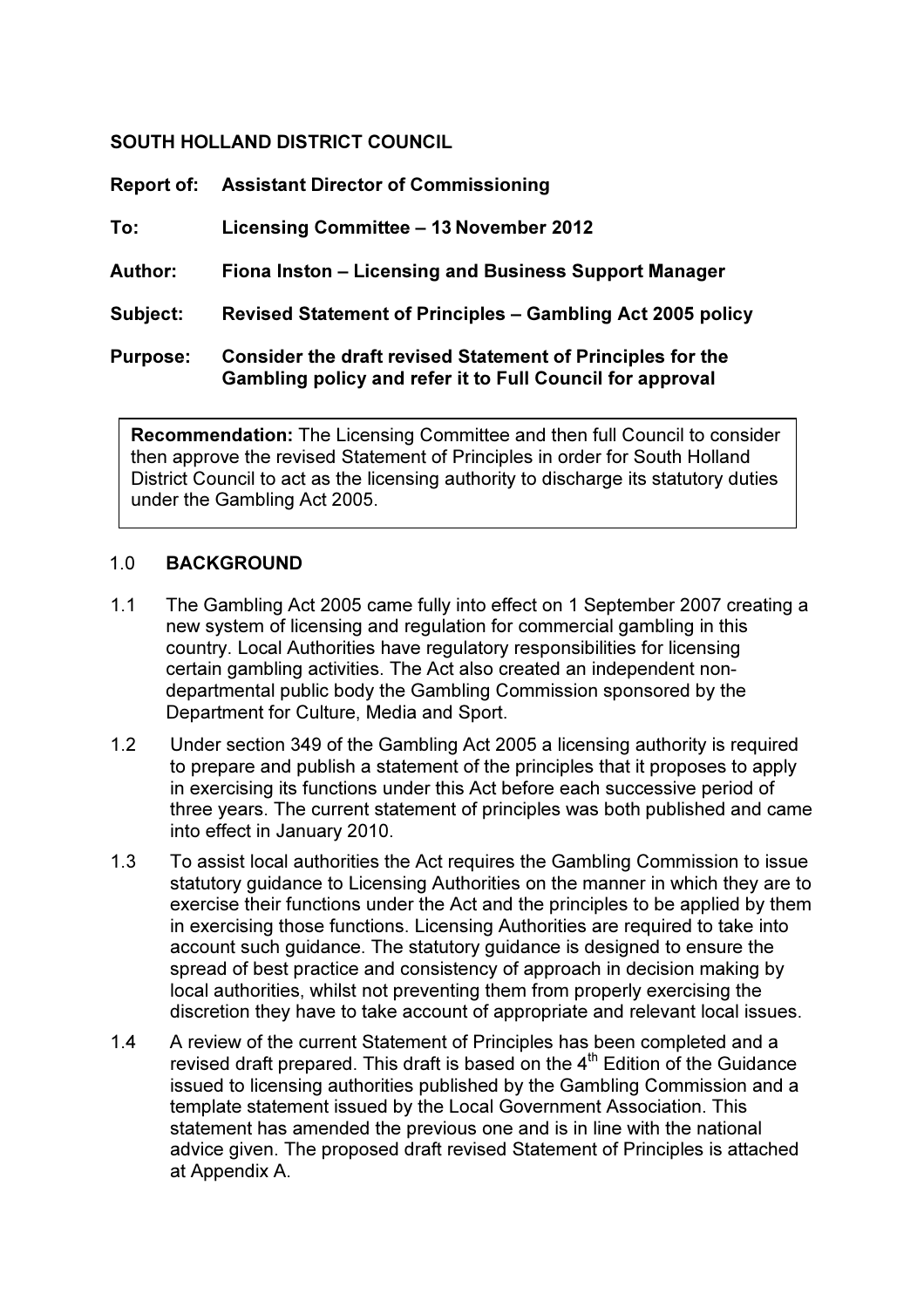- 1.5 Final approval of the Statement of Principles must be made by Full Council. The Statement of Principles is scheduled to be published January 2013 and to come into effect 31<sup>st</sup> January 2013.
- 1.6 In accordance with the requirements the draft revised Statement of Principles was under consultation from  $19<sup>th</sup>$  July 2012 until 11<sup>th</sup> October 2012. The consultation was carried out in accordance with guidance issued by the Gambling Commission and the HM Government Code of Practice on Consultation. There is a requirement under section 349(3) Gambling Act 2005 for the licensing authority to consult the following bodies on the Statement of Principles and subsequent revision to it:-
	- The Chief Officer of Police for the authority's area;
	- one or more persons who appear to the authority to represent the interests of persons carrying on gambling businesses in the authority's area; and
	- one or more persons who appear to the authority to represent the interests of persons who are likely to be affected by the exercise of the authority's functions under this Act.
- 1.7 In accordance with this, we have consulted widely on the draft Statement of Principles with the Responsible Authorities under the Act (Lincolnshire Constabulary, Lincolnshire Fire Service, Environmental Health, Social Services, Planning, Gambling Commission, HM Revenue & Customs). All holders of South Holland District Council issued gambling permissions were consulted along with a variety of interested parties including Citizen's Advice Bureaus, Chamber of Commerce, Public Health Board, machine suppliers, industry bodies and problem gambling charities. The draft statement was also placed on the South Holland District Council website.
- 1.8 No responses to the draft Statement of Principles were received.
- 1.9 The revisions to the Statement of Principles include an updated introduction, updates to documents referred to, new information on test purchasing, information on gambling as a primary activity, updates on gaming machines and provision of updated Responsible Authority contact details.

# 2.0 OPTIONS

2.1 The options for the Licensing Committee are limited as the process is legislative and dictated by the Gambling Act 2005. The Council has no discretion as to making the Statement of Principles, although there is some discretion as to the content of the statement.

The Licensing Committee is requested to:-

- 1. Consider the draft revised statement of principles and
- 2. Refer the Statement of Principles to Full Council for approval

# 3.0 REASONS FOR RECOMMENDATION

3.1 To ensure South Holland District Council acting as the Licensing Authority can discharge its statutory duties under the Gambling Act 2005.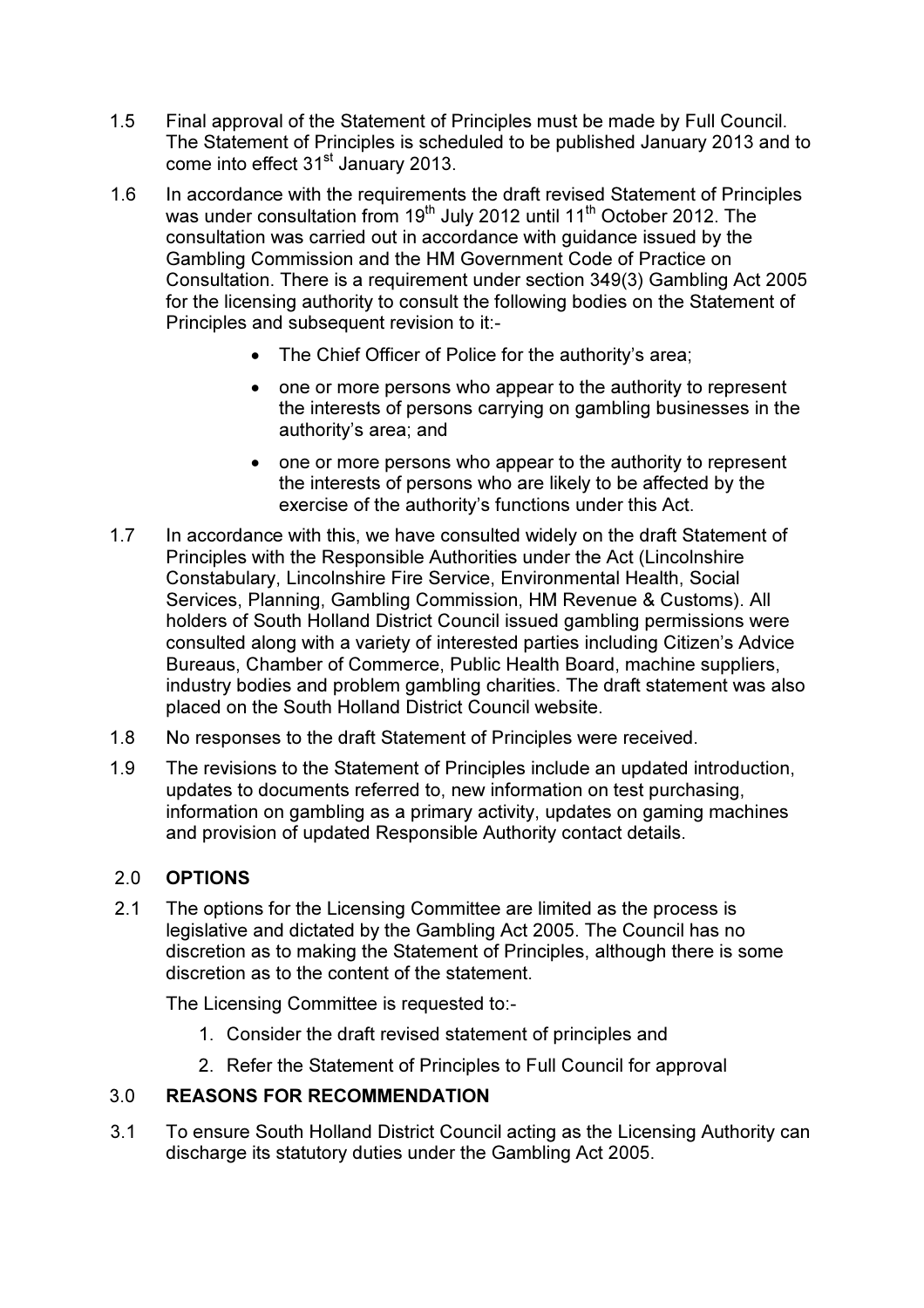## 4.0 EXPECTED BENEFITS

4.1 The benefit of this report is that the Gambling Policy will be updated and revised in accordance with legislative framework which reduces the risk of legal challenge to the Council.

### 5.0 IMPLICATIONS

### 5.1 Legal

 5.1.1 It is a statutory requirement that the Licensing Authority produces a Statement of Principles that it proposes to apply in exercising its functions under the Gambling Act 2005 and that it reviews it at least every three years.

### 5.2 Risks

5.2.1 If the Authority does not produce a revised statement of policy and related procedures within the statutory timescale, there is a risk that the Authority will not be in a position to process applications, leaving the Authority open to challenge by persons wishing to make such applications. Furthermore, the Authority will also have failed to comply with its legal obligations under the Act and could face challenge.

### 5.3 Financial

5.3.1 None

### 5.4 Timescales

5.4.1 Final approval of the Statement of Principles must be made by Full Council and the Statement of Principles is scheduled to be published January 2013 and to come into effect 31<sup>st</sup> January 2013.

# 5.5 Equality and Diversity

5.5.1 None

# 5.6 Stakeholders / Consultation

5.6.1 The policy was consulted on for 12 weeks. Details on consultation can be seen in 1.7 of this report

### 5.7 Contracts

5.7.1 None

# 5.8 Section 17, Crime & Disorder Act 1998

- 5.8.1 None
- 5.9 Other